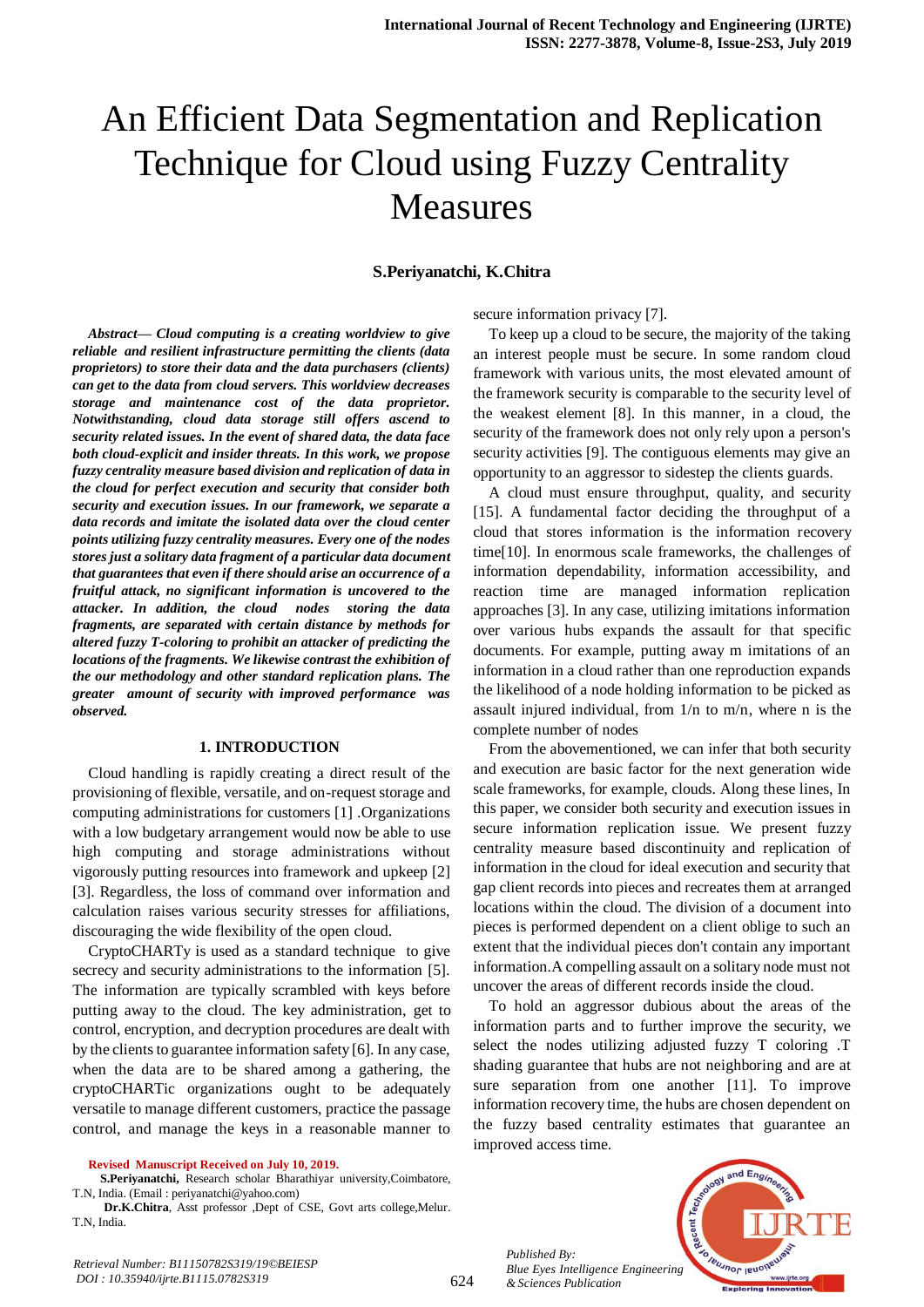# **AN EFFICIENT DATA SEGMENTATION AND REPLICATION TECHNIQUE FOR CLOUD USING FUZZY CENTRALITY MEASURES**

## **2.RELATED WORK**

Mazhar Ali et al[12] propose the secure data sharing in clouds (SeDaSC) approach to give information classification ,access control, information sharing re encryption, insider risk security; and forward and in reverse access Control in cloud condition . The presentation of the their procedure was assessed dependent on the time utilization during the key ceation, document download, and record transfer activities. S. Website optimization et al [13] propose a certificateless encryption conspire without without key pairing for safely sharing importan data in open clouds. It tackles certificate revocation issue and key escrow issue in identity based encryption. Juels et al. [14] present a framework that offers occupants perceivability into the right procedure of the cloud. These procedures empower an expansion of as far as possible from big business interior server farms into open clouds N. Khan et al. [15] present a dynamic accreditations based security strategy for portable client .that technique offloads thr much of the time happening dynamic qualifications age and keep least calculation trouble on confided in element . T. Loukopoulos et al. [16] present a Genetic Procedure (GA) based information copy system to handle persistently evolving read/compose requests . A. Mei, et al. [17][13] present an procedure for record allotment.. Del Pozo et al [18] depict a group of centrality measures for informal organizations from a game hypothetical perspective. Get a portrayal of the centrality measures and an added substance disintegration in three summands that can be determined regarding discharge, betweenness and gathering centrality segments. In [15][16][17] researchers tried a fuzzy methodology for taking care of security issues . The data is expressed by 2-tuples, which are made out of a both semantic and numeric worth surveyed in (- 0.5, 0.5).

## **3 PRELIMINARIES**

In this section we present a few primers that we will use in the remainder of this journal

#### *3.1 Data Fragmentation*

 The security of a cloud depends upon the security of the structure with everything taken into account and the security of autonomous hubs. An amazing interference into a solitary hub may have extraordinary disciplines, not only for data and applications on the injured individual hub, yet furthermore for different hubs. The data on the harmed individual hub may be revealed totally in light of the closeness of the entire record [17].

The quantity of compromised data can be decreased by making pieces of an information document and putting away them on different nodes [17].A effective interference on a single node or few nodes will just give access to a segment of information that probably won't be of any helpful in information. Additionally, if an assailant is dubious about the areas of the information sections, the likelihood of discovering information pieces on the majority of the nodes is exceptionally low

#### *3.2.1DCM-Degree Centrality Measure*

The DC characterized as local CM since it is calculated by just its directed associations. The DC of a node is determined by including of its approaching (id-indegree) and active (od-outdegree) association loads:

#### $CD(node)=\sum(id (node)+od(node))$

where the  $id(v)$  is the addition of association loads entering hub v, and the  $od(v)$  is the addition of association loads leaving hub v

## *3.2.2 BCM-Betweenness Centrality Measure*

The BC characterized as worldwide CM since it is determined dependent on the briefest ways between hub combines in the CHART. The BC of a node is identified by including the extent of most limited ways between nodes combines that experience that nodes .for the directed CHART  $G=(V, E)$ , the BC of a node v is characterized as:

$$
C_{B} = \sum_{S \neq v \neq t \in V} \sigma st(v) / \sigma st
$$

Where σst speaks to number of most limited ways from node s to node t and  $\sigma st(v)$  is the quantity of briefest ways from s to t that goes through node v.

## *3.2.3 CCM-Closeness Centrality Measure*

Like betweenness, the CCM is a global CM determined dependent on the most limited ways idea. It discovers how close a node is near every single other node in the chart. For a directed CHART  $G=(V, E)$ , the closeness centrality of a node v is characterized as:

$$
Cc(v) = \frac{1}{\sum t \in V d_{G(v,t)}}
$$

Where  $t \neq v$ , and  $dG(v,t)$  is the most brief way between nodes v and t. As to cloud network , the CCM is a proportion of how rapidly a node speaks with different nodes in the cloud network

# *3.2.4 A 2-Tuple (FLM) Fuzzy Linguistic Representation Model*

A 2-tuple FLM was created based on an emblematic linguistic model. Let  $S = \{s0, ..., sg\}$  be a linguistic term set, for example, low, medium, and high and so forth., where si < sj if and just in the event that  $I < j$  and  $g+1$  is the quantity of linguistic terms. The emblematic model indicates the linguistic data by an arranged linguistic term set like S and utilizations the arranged list I,  $I \in [0, g]$ , of the linguistic term set S to play out the figurings.

In the 2-tuple, the (LT) linguistic term is signified by a 2-tuple (s,  $\alpha$ ) where s speaks to LT and  $\alpha \in [-0.5, 0.5)$  is an emblematic interpretation. In light of the abovementioned, the 2-tuple model speaks to the linguistic data in consistent estimate process thus, it handles any including of numbers in data coming about because of representative total

To explain the 2-tuple model, let  $S = \{s0, ..., s6\}$  be an emblematic LT set where each LT si is indicated by triangular parameters (ai, bi, ci) and  $I = 0, \dots, g$  is the file of si,

and  $\mu$ si(n) is participation capacity esteems related with si for a particular worth (n) of a CM and determined

*& Sciences Publication* 

*Published By:*



625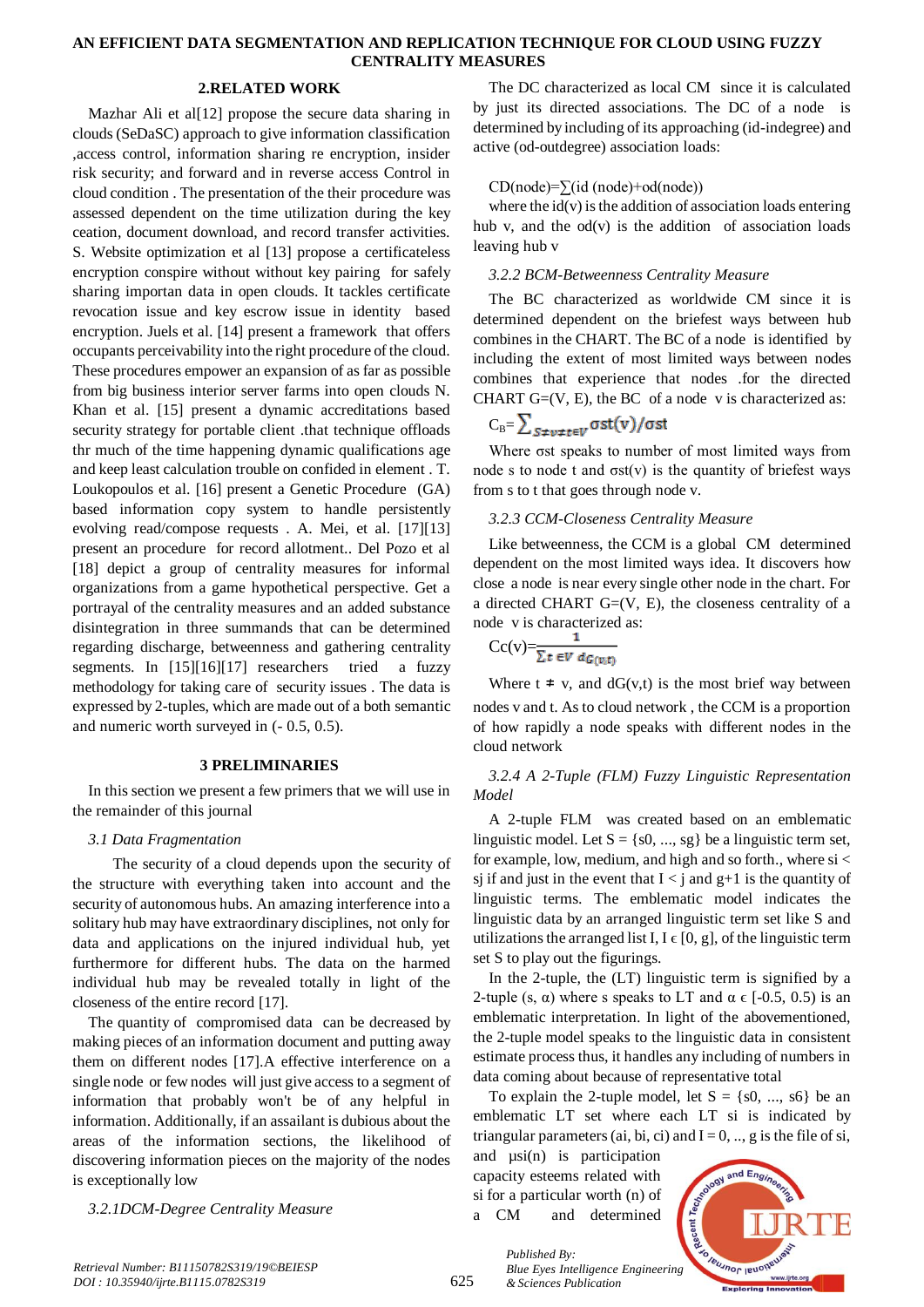utilizing the accompanying Equation:

$$
\mu_{s_i}(n) = \begin{cases}\n\frac{n - a_i}{b_i - a_i}, & a \le n \le b \\
\frac{c_i - n}{c_i - b_i}, & b < n \le c \\
0, & \text{otherwise}\n\end{cases}
$$
\n(4)

Let  $\beta \in [0, g]$  be the outcome of a weighted aggregation of the labelled indices in the LT set S

#### *4 .Our proposed Model*

Consider a cloud that contains N number of nodes, each with its own putting away limit. Let CNi means the name of I-th node and cni indicates complete storage limit of CNi. The correspondence time among CNi and CNj is the complete time of the majority of the connections inside a chose way from CNi to CNj spoken to by  $com(i, j)$ . We consider N of information sections to such an extent that Fk signifies k-th part of a record while fk speaks to the size of k-th piece. Let the complete read and compose demands from CNi for Fk be spoken to by reik and wrik, separately. Let Prk mean the essential node that stores the essential duplicate of Fk. The replication conspire for Fk meant by Rek is likewise put away at Prk. Also, every CNi comprise of a two-field record, putting away Prk for Fk and NNi k that speaks to the closest node putting away Fk. At whatever point there is an update in Fk, the invigorated interpretation is sent to Prk that spreads the revived variation to most of the hubs in Rek. Let  $bw(i,j)$  and  $tr(i,j)$  be the total information transmission of the association and traffic between goals CNi and CNj , independently . The CM for CNi is addressed by centi . Let colorSi store the estimation of dispensed concealing to Si. The colorSi can have one out of two characteristics, specifically: open concealing and close concealing. The value open concealing means that the hub is available for securing the report segment. The value close concealing shows that the hub can't store the record part. Let INT be a ton of entire numbers starting from zero and conclusion on a pre-portrayed number. If the picked number is three, by then  $INT = \{0, 1, 2, 3\}$ . The set INT is used to oblige the center point decision to those hubs that are at skip partitions not having a spot with INTOur point is to diminish the overal information moving time or replication time (ReT) or in like manner named as replication cost (ReC). The ReT is made out of two factors: (a) Time for read requesting and (b) time for make requests. The hard and fast perused time of Fk by CNi from NNi k is implied by Reik and is given by:

$$
Reki = reki Fk com(i;NNi k)
$$
 (5)

The total time due to the writing of  $O_k$  by  $S^i$  addressed to the  $Pr_k$  is represented as  $Wr_k^i$  and is given:

 $\text{Wr}_{k}^{i} = \text{wr}_{k}^{i} \text{F}_{k}(\text{com}(i;Pr_{k}) + \sum_{i=1}^{n} \text{E}_{\text{Rek}})_{i \neq i} \quad \text{com}(Pr_{k}; j)$ (6)

The overall RT is represented by:

$$
\text{Re}\mathbf{T} = \sum_{l=1}^{M} \qquad \sum_{k=1}^{N} \qquad (\mathbf{R}_{k}^{\mathbf{i}} + \mathbf{W}_{k}^{\mathbf{i}}) \tag{7}
$$

The storage capacity limitation states that a file fragment can only be assigned to a node, if storing capacity of the node is greater or equal to the size of file fragment.

#### **4.PROPOSED METHOD**

The principle target of this work is to acquire a fuzzy based CM from three previously mentioned CM for recognizing the focal nodes and afterward organizing them as per their centrality significance. So as to find that, we calculate CM of each nodes independently. Besides, we change numeric CM into emblematic FLT, and afterward we utilize the 2-tuple FLM to change over the LT into 2-tuple FLM set. Thirdly, we utilize the 2-tuple combination system and number juggling mean administrator to join the 2-tuple FLM of the measures. Subsequently, joined estimation of the hub centrality count indicates a hub's significance in correlation with different hubs, i.e., the bigger worth the hub centrality worth is the higher the nodes's significance. At last, we rank the nodes in sliding request as per their centrality significance. We can utilize this rundown to improve arranges by expelling the least significant nodes dependent on an edge that characterizes the quantity of required nodes in system. Also, these centrality estimations of the nodes give a sign of the most significant nodes that helps the chief in investigating the structure of the cloud nodes and deciding.

To ascertain the DC of a node, we speak to a nearness matrix E of measurement N x N, where N is the quantity of hubs in the cloud and every component in the matrix ei,j speaks to the association weight from hub I to hub j. At that point, we figure the indegree id and outdegree od for every hub utilizing the Equations 8 , individually: Then, we apply Equation 1 to ascertain the DC for all hubs in cloud .

$$
id(i) = \sum_{j=1}^{N} \left| e_{ji} \right|
$$

$$
od (i) = \sum_{j=1}^{N} \left| e_{ij} \right|
$$

(8)

## *Modified fuzzy T coloring*

Channel task (CH) issue characterized by Hale[24] , the T-shading upgrade issue for channel task (F\*D obliged cochannel assignment issue (F\*D-CCAP)) allocates

channels to the hubs, to such a degree, that the CH's are confined by a some



626

*Published By: Blue Eyes Intelligence Engineering & Sciences Publication*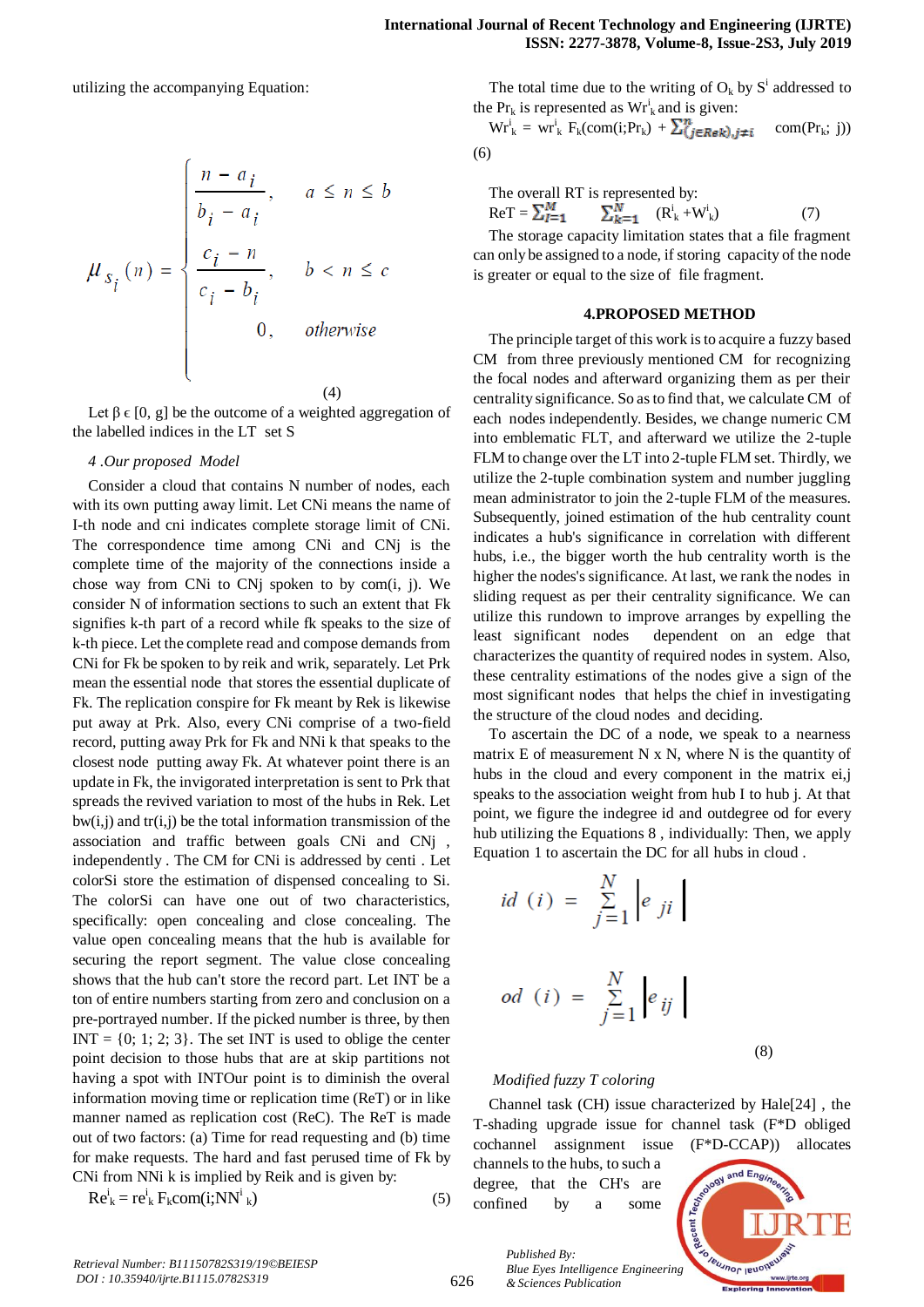# **AN EFFICIENT DATA SEGMENTATION AND REPLICATION TECHNIQUE FOR CLOUD USING FUZZY CENTRALITY MEASURES**

detachment to keep up a vital separation from impedance. For a CHART  $G = (V;E)$  and a set T containing non-negative entire numbers including 0. Our fuzzy T shading is a mapping limit f from the vertices of V to the course of action of non-negative numbers, with the true objective that function(a)- function(b), where (a; b)  $>$  E. The fuzzy support changing over limit f apportions a concealing to a vertex subject to security level. CH errand consigns fuzzy CH to the hubs, to such a degree, that the CH's are confined by a partition to keep up a vital separation from security level issues .

In the our system, we propose not to store the whole information document at a solitary hub. The part and replication system sections the record and utilizes the cloud for information replication. The parts are spread with the ultimate objective that no hub in a cloud holds more than a solitary section, so that even an incredible strike on the hub discharges no basic information. our replication strategy uses controlled replication where every one of the information sections is recreated just once in the cloud to improve the security. In spite of the fact that, the controlled information replication does not improve the recovery time to the degree of full-scale replication, it altogether improves the security.

Our proposed work as pursues , client sends the information record to cloud. The cloud administrator framework after accepting the document plays out: (a) fragmentation, (b) fuzzy centrality based nodes choice and stores one part over every one of the selected node, and (c) adjusted fuzzy T coloring node selection for sections replication. The cloud administrator keeps up record of the part position and is thought to be a safe element.

When the document is separated into fragments, Proposed technique chooses the cloud node for fragment placement . The determination is finished by keeping an equivalent consideration on both security and execution regarding the access time. We pick the nodes that are most integral to the cloud system to offer better access time. Consequently, our technique uses the possibility of fuzzy centrality to reduce access time. The centralities choose how central a center point relies upon different measures as discussed in section3.2. We select hub with three CM's, to be specific: (a) DCM , (b) BCM, and (c) CCM . In any case, if the majority of the information sections are put on the nodes dependent on the sliding request of centrality, at that point quite possibly contiguous nodes are chosen for part situation.

Such a position can give indications to an aggressor regarding where different fragments may be available, lessening the security level of the information. To manage the security parts of setting information sections, we utilize the idea of changed fuzzy T-coloring. For the said reason, we distribute colors to the nodes , to such an extent that, at first, the majority of the nodes are given the open colring . When an information section is set on the node, the majority of the nodes inside the area at a separation having a place with T are assigned close coloring . The procedure is proceeded until the majority of the information pieces are put at the nodes . Procedure 1 explains the piece or fragment position approach

## *Procedure 1*

Procedure for data fragment placement Inputs and initializations:  $F = {F1;F2; ...;FN}$  $f = \{size of(F1); size of(F2); \dots; size of(FN)\}\$ color= {open color; close color} cent = {cent1; cent2; :::; cent M}  $color <$ - open color  $\vee$  i cent <- centi  $\forall i$ Compute: for each  $F_k \in F$  do select  $CN^i \mid CN^i \leftarrow \text{indexof}(\text{max}(\text{cent}))$ if color<sub>CN</sub>i = open color and cni >=  $f_k$  then  $CN^i$  <-F<sub>k</sub>  $cn_i < \nceni - fk$ color<sub>cni</sub> <-close color  $CN^i$  <-distance( $CN^i$ ; T) P /\* returns all nodes at distance T from Si and stores in temporary set Si'\*/ colcni. <- close color end if end for *Procedure 2* Procedure for data fragment replication for each  $F_k$  in F do select CNi that has  $max(Re_k^i+Wr_k^i)$ if color<sub>cni</sub> = open color and cni  $>=$  fk then  $CN^i < F_k$ 

cni <- cni − fk

 $color_{\text{cm}} <$  close color

CNi'<-distance(CNi; T) P /\*returns all nodes at

distance T from Si and stores in temporary set Si'\*/

color<sub>cni</sub>. <-close color

end if

end for

The information replication procedure is clarified in Procedure 2. To deal with the download demand from customer, the cloud director gathers every one of the information sections from the nodes and reassemble them into a single document. A while later, the document is sent to the customer

# **5.RESULT AND DISCUSSION**

We implement and compared the results of the DROPS methodology with well- known replication strategies, namely: (a) DRPA-star, (b)SA1 (c) SA2, (d) WA-star, (e) A-star, (f) Local Min-Min, (g) SA3, (h) Global Min- Min, (i) Greedy procedure , and (j) Genetic Replication Procedure (GRA).

At whatever point there is an update in Fk, the invigorated interpretation is sent to Prk that spreads the revived variation to most of the hubs in Rek. Let bw $(i, j)$  and  $tr(i, j)$  be the total information transmission of the association and traffic between goals CNi and CNj , independently . The CM for

CNi is addressed by centi . Let colorSi store the estimation of dispensed concealing to Si. The colorSi can have one out

*& Sciences Publication* 

*Published By:*